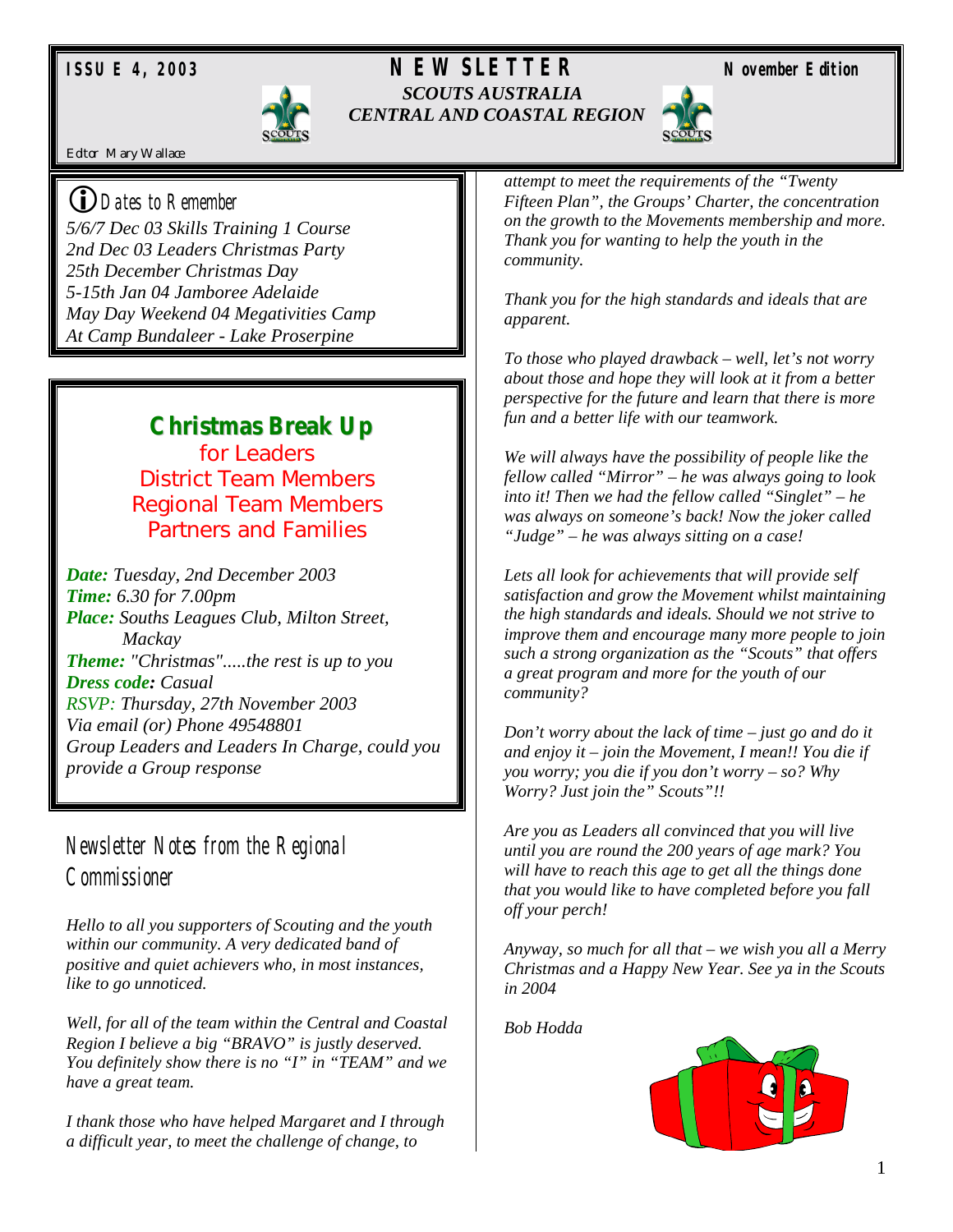*Some Coming Events: (Dates will be confirmed ASAP)* 

- *January 2004 Regional Leaders Meeting with Group Leaders as guests to the meeting*
- *Mid February 2004 Regional Leaders Activity Weekend at Rowallan Park with the Branch Commissioner Team in attendance.*
- *Mid March 2004 Advertising Scouting to the Region and recruitment drive with John Weaver and the "Escape Car". John will be in the Region for a week. This activity will be discussed at the Regional Leaders Meeting and an itinerary drawn up.*
- *"Megativities" in May?*
- *We have approval from the Chief Commissioner to have a Central & Coastal Region Venture to Vanuatu during the school holidays in September 2004. Details of the Venture and applications will be available early in the New Year.*

### *Some Ramblings:*

*I was given the opportunity recently when a grade five class conducted their school camp at Rowallan Park to take them on a hike of the area and tell them about life in the early 1900's. They were a very interested in the history of the Park and the current plans to maintain its heritage.* 

*It has been very dry out at the Park and we have not commenced the work on the production of a sports oval on the existing parade ground. We hope to get this under way early next year.* 

*RL Dave Brown is still working on the abseil tower construction and it is hoped to have this operational early in the New Year.* 

*RL Mary Wallace has been providing good information to the Media and we have received good coverage over the past year. Thanks Mary for a job well done.* 

*I have a draft of the website material for the Region compiled by Lance Hodda. It is excellent work and everyone should check it out when it goes onto the web in the near future.* 

*Anyway – that's enough from me* 

*Bob Hodda Regional Commissioner Central & Coastal Region* 

## *A word (or two) from the District Commissioner*

*The year of 2003 is drawing to a close with Christmas just around the corner. What a busy but challenging year it has been which I guess is part of the reason it has passed us by so quickly.* 

*There are 31 members in Mackay District who are looking forward to an exciting start to 2004. They are attending the 20th Australian Jamboree at Woodhouse in South Australia from the 5th to 15th of January. Play the game fairly, care for one another and have a wonderful time guys. Queensland has 1411 applications consisting of 1064 Scouts, 26 Venturer Scouts, 9 Rovers, 19 other adults and 293 Leaders which will comprise 31 Jamboree Troops. A great effort from Queensland.* 

*Since our last newsletter two more Mackay City Central Scouts have achieved the honour of being awarded the Australian Scout Medallion. Sam Franettovich was presented with his award on 17th October 2003 and Dean Salty is looking forward to his presentation on 5th October 2003. Congratulations on your achievements Sam and Dean.* 

*Thank you to all who assisted in vacating the Macalister Street Den previously occupied by the now amalgamated 7th Mackay Group. This was a big job extending over two days but with a great team effort the task was accomplished. The Scouting spirit came to the fore once again. Thanks so much. The Uniting Church has taken over the building for their own use.* 

*Our end of year family social night will be held on Tuesday 2nd December 2003 at Souths Leagues Club, Milton Street, Mackay commencing 6.30 for 7.00pm. The evening will have a Christmas theme and the rest is left to the imagination of participants. The cost of meals and drinks will be the responsibility of individuals. A play room is available for young children. Please contact your team leader for further details and to ensure a seat is reserved for you.* 

*A big BRAVO to everyone for their efforts and support throughout the year to ensure this great game of Scouting continues to thrive. On behalf of the Mackay District Team I extend best wishes to everyone for an enjoyable, safe and relaxing Christmas and all that brings you and your families much love, good health, happiness and success in 2004.* 

*Margaret Hodda District Commissioner Mackay District*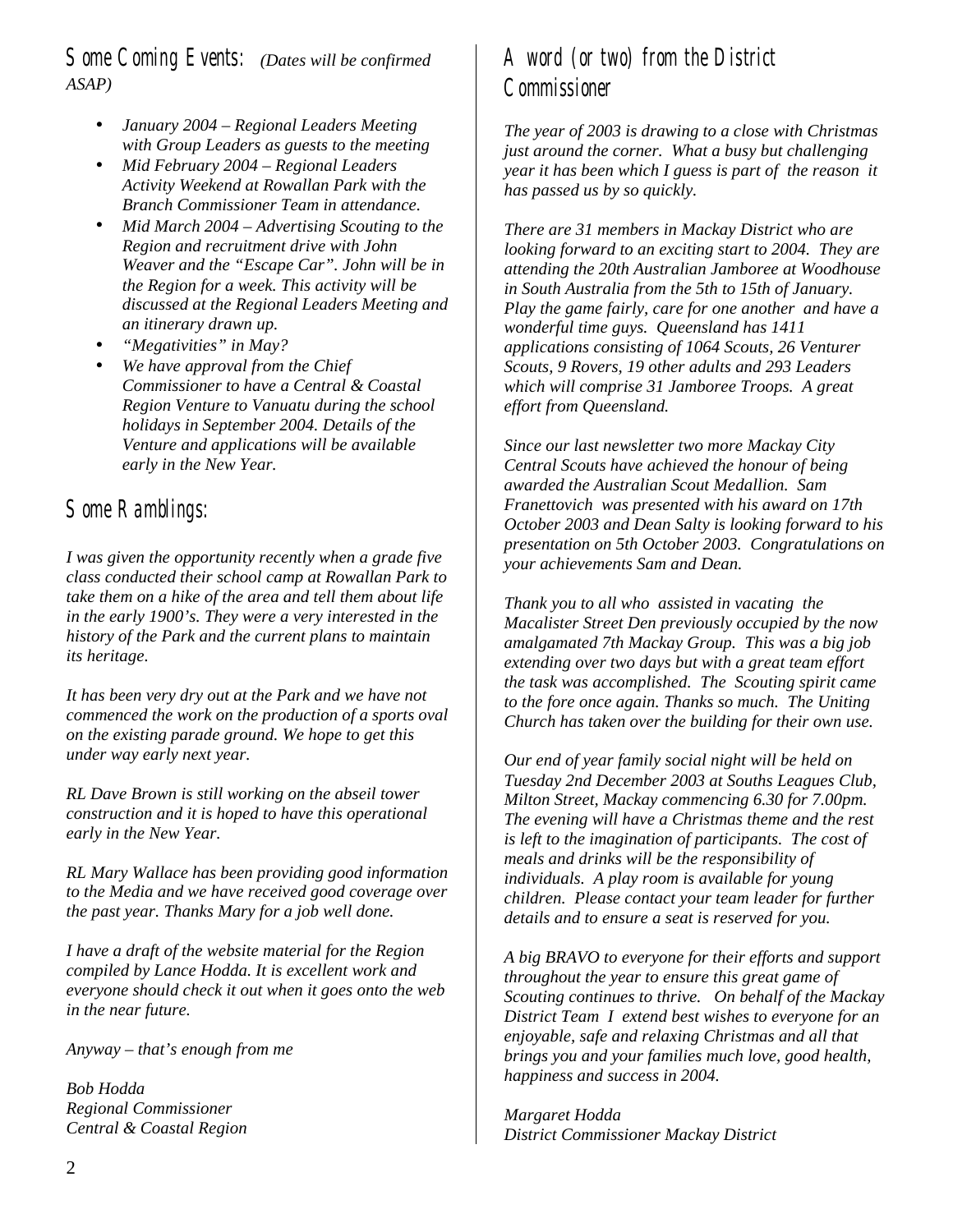### *Report from Whitsunday District*

*Three new leaders from the Whitsunday Coast Group attended the Leadership 3 training course in late October at Rowallan Park.* 

*A District Venturer Scout council meeting was held in Bowen on 10th October and the Bowen Group provided a wonderful BBQ meal for the visitors. A District Venturer Scout sleepover at the Whitsunday Coast den on 31 October,together with a fast-food meal and the "Fantasea" fireworks at Airlie Beach foreshore.* 

*A District Executive meeting was held at the Proserpine den on 15th October with a visit by Wayne Harm ARC. Some planning took place towards a toilet and shower building and the District was successful in receiving a small grant for Megativities 2004, from the Whitsunday Shire Council.* 

*I had the pleasure of visiting the Bowen and Whitsunday Coast Executive committee meetings to discuss the 2015 Scout Plan, following the presentation at Rowallan Park by the Chief Commissioner and the Branch team in late August. A District Level 1 Anchor Badge Course was held at the Bundaleer campsite on the first Wednesday of the September school holidays. This course was conducted by Mark "Mango" Mangles of Pioneer Park and Leaders ,Venturer Scouts and Scouts attended for a great activity.* 

*The Proserpine Dam has a Class 1 declared pest infestation called "Mimosa Pigra". Mimosa Pigra is a branched thorny shrub 3-6 metres in height and grows both in water and land. It invades waterways, flood plains and wetlands, forms impenetrable thickets and chokes out native vegetation, grassland and crops. SunWater has introducted restrictions on the use of the Whitsunday District Campsite which includes no access to the water from the Scout site. All access by the Scouts and the public to the water is via the boat ramp. If this restriction is not successful the whole dam will be put in quarantine.* 

*The Collinsville Scout Group has not been operating for sometime, all leaders have resigned and there are no youth members. They were meeting at the State School. Their scout equipment has been forwarded to the Bowen Group for their use and storage until such time they recommence.*

*Greg Walker District Commissioner, Whitsunday District* 

#### *Report from the Joey Scout Section*

*Getting in early for next year. I would like to organise a Joey Scout Jaunt and Regional Mob Holiday for the 5th and 6th June 2004 at Rowallan Park and thought it would be a good idea for the Joey Scout Leaders to put it in their diaries. Theme: Maybe a Bushranger theme or Eureka Stockade, any ideas or suggestions? You can email me or ring me.* 

*Keep Hopping! Wendy Harm Regional Support, Joey Scouts Section* 

# *Report from Scout Section*

*Here is a report on the Scout Leadership Course held last weekend, 31/1/2 Nov. 2003.* 

*The course was run over two days and two nights, with 24 scouts, a course leader and 4 leader instructors. We also had a leader in training from Proserpine, who as part of his training came for the weekend. One scout leader who came out to visit got roped in to run some of the modules.* 

*It was very hot, and a little uncomfortable, so we chased the breeze around for the weekend. It was a full on course, with not a lot of free time, but the scouts coped remarkably well. The level of participation and scout spirit was high, and the course was enjoyed by most.* 

*The scouts now go back to their troops to finish of the course with an individual project, to be completed in the next 8 weeks. When competency is achieved they will be presented with Leadership Certificate and an epaulette to wear on their uniform.* 

*Modules in the Leadership Course included Leadership Skills,* 

*Task Management, Personal Safety, Teamwork, and many more skills that when learned, they will carry on into their adult life.* 

*The scouts that were on the course came from Moranbah, Sarina, Proserpine, Banksia, and Mackay City Central Groups. The boys outnumbered the girls 20 boys to 4 girls.* 

*A busy but good weekend was had by all. Marg Barber (RIK)Regional Leader, Program Support, Scout Section*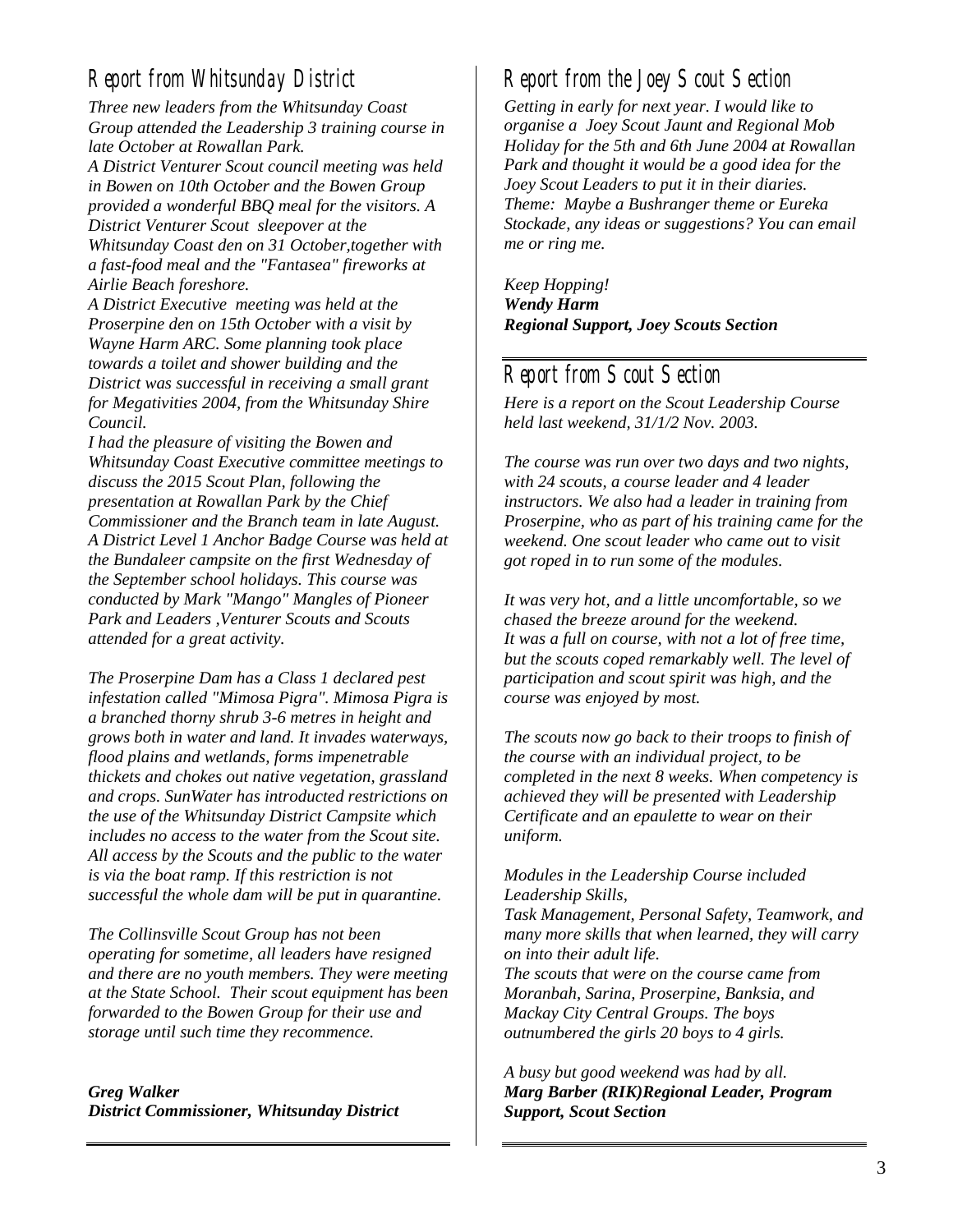#### *Report from Sarina Scout Group*

*District Church Parade was well attended by the Sarina Scout Group with 4 Leaders, 4 Adult Helpers, 1 Venturer Scout, 9 Scouts and 8 Cub Scouts attending. It was certainly an interesting service and the youth members are still talking about it. Swimming and McDonalds finished off a great day.* 

*Lance Hodda was also presented with his 15-year service badge.* 

*Jenna attended the Jamboree Shakedown and is looking forward to the Jamboree.* 

*Sarina Group camped at Rowallan Park for the JOTA- JOTI weekend with a few new Scouts having their first camp.* 

*We had 4 Scouts attend the Scout Leadership Course and are now putting their new skills into practice.* 

*Cub Scouts had their break-up camp on the 8th & 9th November. We had a very interesting visit to the Mackay & District Military Museum, swimming and Pizza Hut. Sunday morning some of the Cub Scouts completed their red and blue swimming badges. Kite flying was a great hit as well.* 

*7 scouts and two leaders and two parent helpers worked at the Special Children's Christmas Party on Friday 21st November.* 

*Scouts will be having a camp at Rowallan Park with McDonalds and bowling to finish the weekend. We would like to take this opportunity to WISH EVERYBODY A MERRY CHRISTMAS AND A SAFE AND HAPPY NEW YEAR SEE YOU ALL IN 2004* 

*Lance Hodda GEO Sarina Group*

#### *Bowen Scout Group*

*We are a small group in Bowen but with big ideas. We are looking to move to Denison Park but will need to build a shed of our own. We currently meet at the Girl Guide Hut in Brisbane Street. We have 4 Cub Scouts, 8 Scouts and 1 Venturer. 3 of the cub scouts are going up and 4 scouts are going up. We have 5 leaders.* 

*The Cubs Scouts had a day program for Jota/Joti. We went to Mr Eric Neale's (who is a amateur radio operator) place where we made contact with a number of Groups also they went on the computer* 

*at Eagle's place again making contact with a number of groups. Three cubs will complete their Gold Boomerang shortly and one is just starting his bronze. We meet on Tuesdays from 5.00pm to 6.30pm.* 

*3 Scouts and 1 Leader are looking forward to Jamboree. The Scouts have camped at a beach just north of Abbott Point. They are working towards Blue and Green cords. Also 4 are working on their link badges. Had a sleepover at the den for Jota/ Joti. We also went to Mr Eric Neale's place were they contacted groups who will be in their camp at the Jamboree. They also visited Coastland Ministries radio station. Coastland keeps contact with Missionary Boats in the Pacific. Eagle talked to missionaries who were at the Fly River in New Guinea. Eagle had actually met them when he was at Thursday Island in June. They also visited the local FM Christian Radio Station. Also the Scouts made contact over the net with the Scouts they will meet at Jamboree.* 

*Venturers have formed a district unit with Venturers from Proserpine and Cannonvale. They have had a gathering to form the unit and also have visited Airlie Beach for a sleepover and are planning a camp at Bundaleer with Banksia Venturers. The local SES will be involved with the going up ceremony but that is still in the planning stages.* 

*Greg Windsor (Eagle) Group Leader Bowen.* 

*PS I actually spoke to Rhonda Windsor the Secretary of Bowen Group, over the radio from Rowallan Park at Jota. Mary Wallace, Editor.* 

#### *Proserpine Scout Group*

*Our Cub Scouts and Scout numbers have remained the same over the few months, even though we participated with "bring a friend month" in August.* 

*Three of the older scouts have formed a Venturer Unit together with Lone Venturer Scout Marc Rowe from Whitsunday Coast. They recently attended two District activities and council meetings.* The 3 *Venturer Scouts are enjoying the freedom and social meetings with some scouting activities*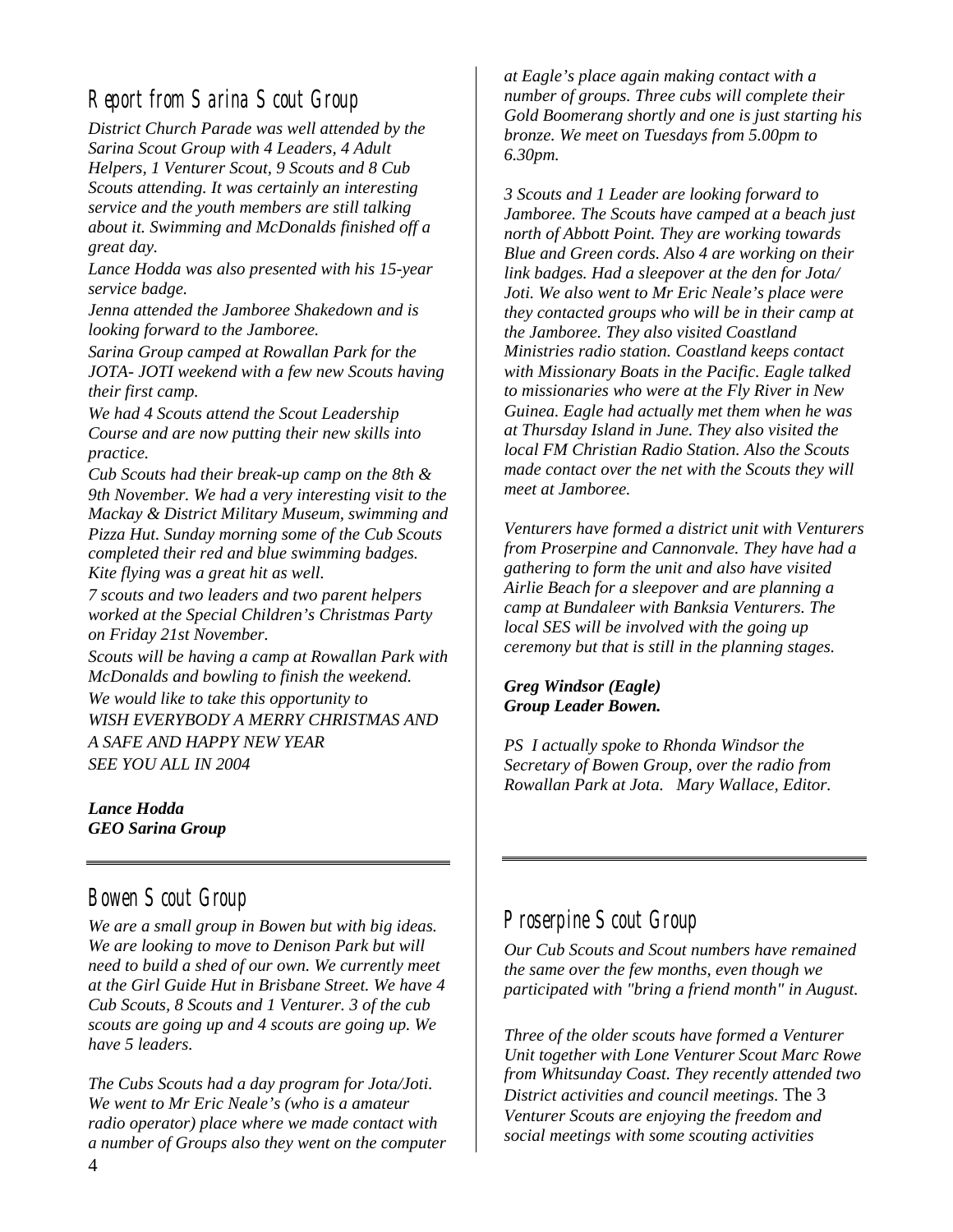*combined. They are coming to terms with having some combined meeting with fellow Venturers from Banksia, Bowen and Whitsunday Coast Groups* 

*The Cub Scouts are to have an end of the year camp at Bundaleer on 22&23 November together with the Whitsunday Coast. Cub Scout leader Helen Keen is planning an interesting weekend of activities.* 

*The Scouts are to have a Hike from the town to the Proserpine River landing downstream at Glen Isla and have a Sunday lunch later this month. Six scouts attended the Jamboree Shakedown camp and three APL's attended the Scout Leadership course together with Scout Leader Lloyd Fox. The scouts that attended all mentioned they had a great time and enjoyed meeting other scouts.* 

*The Jamboree Scouts met their troop leader Mark "Mango" Mangles at Bundaleer during the September school holidays. The Pioneer Park Scout Group camped for a week at Bundaleer and on the Wednesday a Level 1 Canoe Charge Certificate course was conducted by Mango for Whitsunday District Scouts, Venturer Scouts and Leaders.* 

*The Cub Scouts and Scouts each have an opportunity to raise some funds and promote* 

*scouting by conducting a sausage sizzle at the Chamber of Commerce "Carols by Candlelight" and the Rotary "Xmas Fair" respectively.* 



*The group has been working towards satisfying the Scout Group Charter Criteria, which includes management, resources, program, leadership and image.* 

*Our Group committee has been busy fundraising and organising a Xmas Party and a new group activity polo shirt.* 

*Greg Walker, Leader in Charge Proserpine Group*

# *Jota and Joti 2003*

*Jamboree on the Air (JOTA) and Jamboree on the Internet (JOTI) was held for Scouting and Guiding members, worldwide on the weekend of the 18th and 19th October 2003. Approximately 96 members of Scouting were at Rowallan Park for some of the weekend and others camped for the weekend. 64 members of Guides made good use of the radios and computers as well.* 

*Mr Ray Jones, Regional Leader, Special Activities, co-ordinated activities at Rowallan Park to join the world wide radio and internet link up.* 

*Mr Wally Douglas and Mr Bruce Lenahan and members from the Radio Club manned the radios for the Youth Members and Leaders to communicate with other groups worldwide.* 

*Many radio contacts were made however they were mostly, from scout groups in Victoria and New* 



*South Wales. On Saturday night an attempt was made to contact the International Space Station as it passed overhead, however it was unsuccessful. The members were thrilled to see the Space Station travelling through our night sky.* 

*Jamboree on the Internet was very popular with the youth members. There were 12 different channels for English speaking members and 50 contacts per channel could be made at any one time. There were also specific Channels for the Venturer Scout and Rover* sections.

*Contacts were made within Australia, New Zealand and Switzerland.* 



*Compiled by Mary Wallace from information received from Ray Jones, Regional Leader, Special Activities*